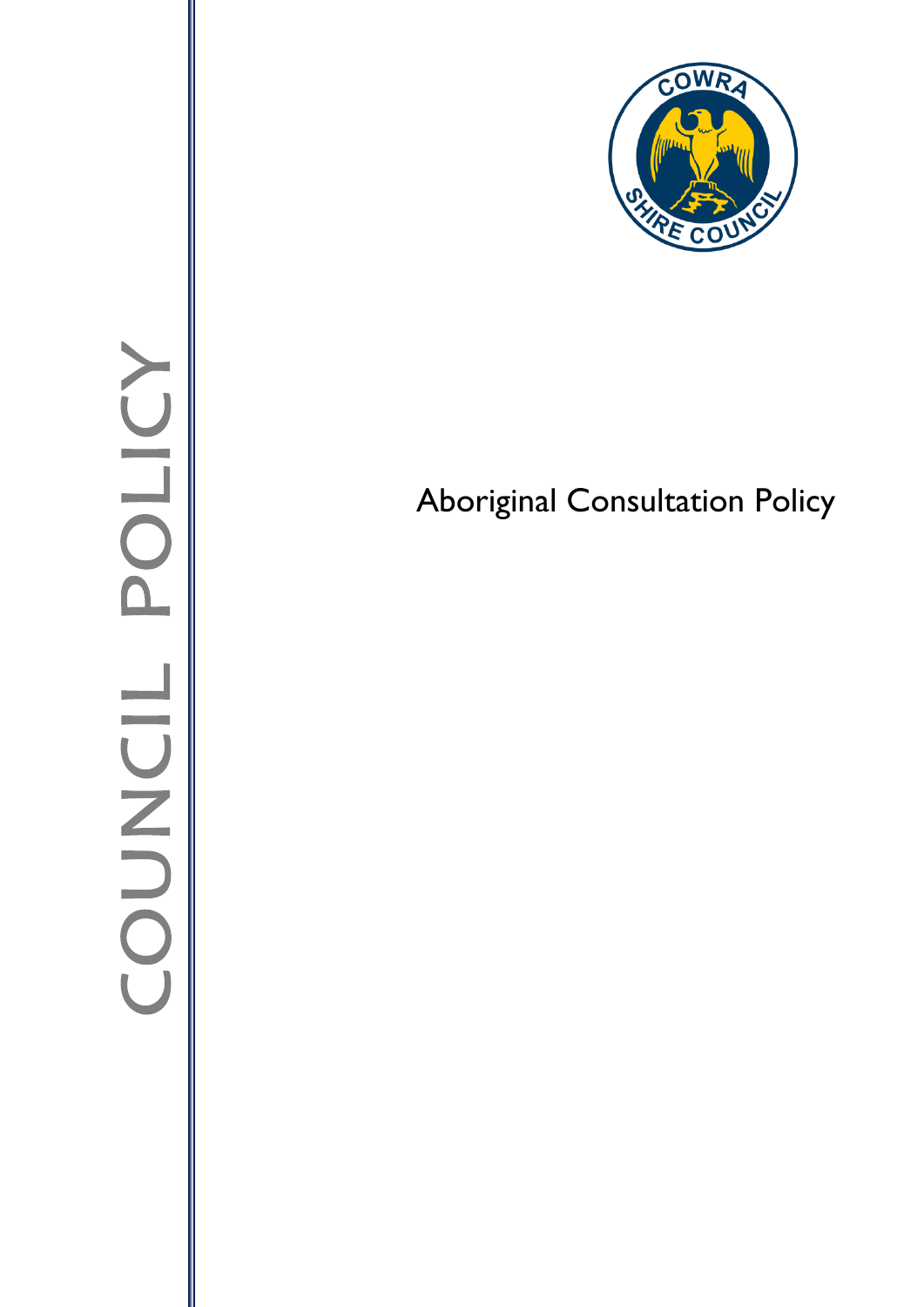| <b>Commencement Date</b>        | 22 March 2020                                                                                  |  |
|---------------------------------|------------------------------------------------------------------------------------------------|--|
| Relevant Legislative Provisions | National Parks & Wildlife Act 1974<br>Aboriginal Lands Right Act 1983<br>Native Title Act 1994 |  |
| <b>Council Department</b>       | <b>Environmental Services</b>                                                                  |  |
| <b>Contact Officer</b>          | Director-Environmental Services                                                                |  |
| <b>Revision Required</b>        | Every five years                                                                               |  |

## **Policy Review**

This policy shall be reviewed at five (5) yearly intervals at least, to ensure it meets all statutory requirements and the needs of council. It may also be reviewed at other times as required

#### Revision History

| <b>Version</b> | <b>Council Meeting Date</b> | <b>Council Resolution</b> | <b>Responsible Officer</b>              |  |
|----------------|-----------------------------|---------------------------|-----------------------------------------|--|
|                | 27 September 2010           | 277/2010                  | <b>Manager-Planning Services</b>        |  |
|                | 26 November 2012            | 279/2012                  | General Manager                         |  |
|                | 25 May 2015                 | 134/2015                  | <b>Director-Environmental Services</b>  |  |
|                | 23 August 2021              | 202/21                    | <b>Director- Environmental Services</b> |  |
|                |                             |                           |                                         |  |

Cowra Shire Council Private Bag 342 Cowra NSW 2794

Phone: 02 6340 2000 Fax: 02 6340 2011 Email: council@cowra.nsw.gov.au Internet: [www.cowraregion.com.au](http://www.cowraregion.com.au/)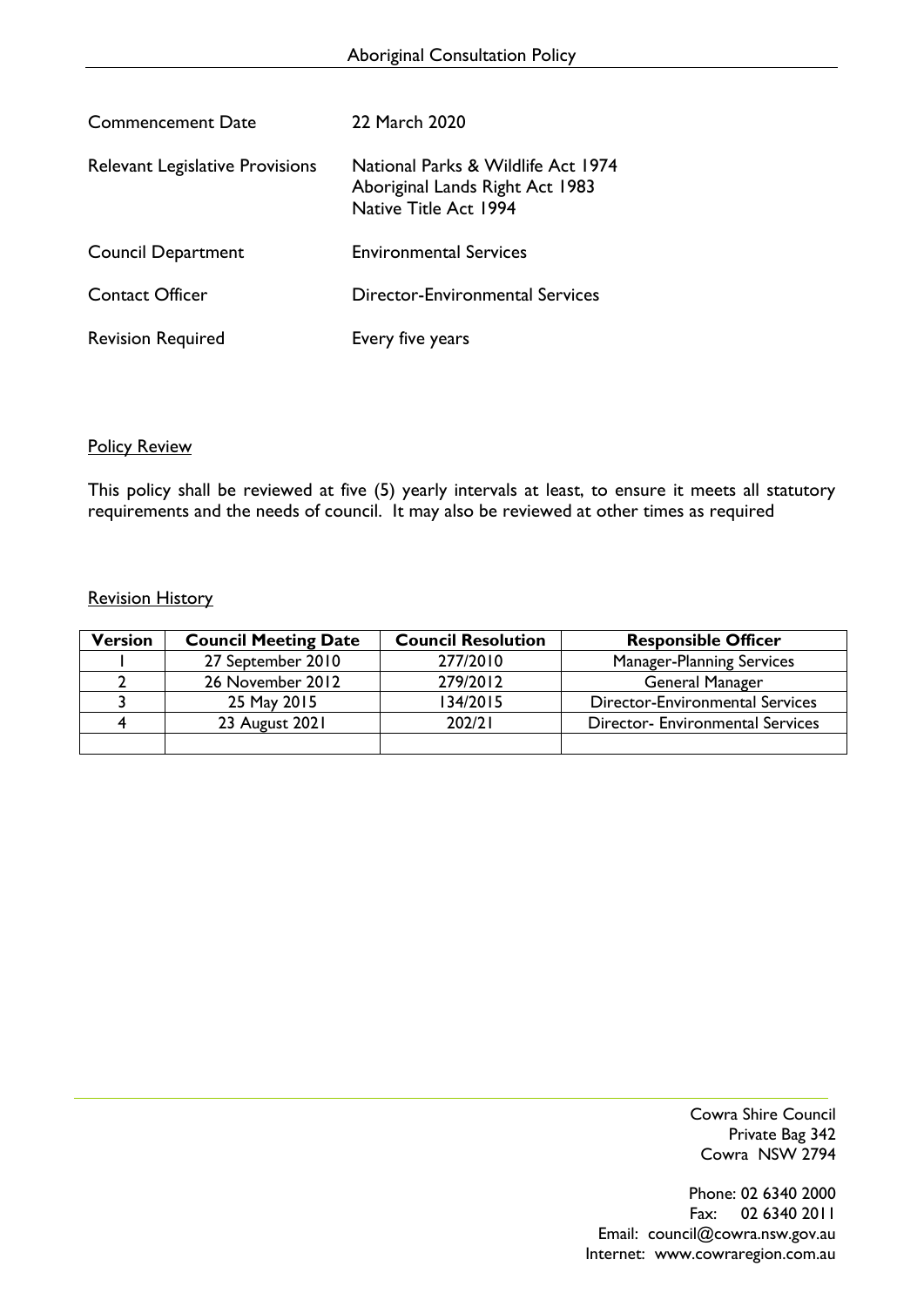| Ι.           |              |  |  |  |  |
|--------------|--------------|--|--|--|--|
|              | $\mathsf{L}$ |  |  |  |  |
|              | 1.2          |  |  |  |  |
| 2.           |              |  |  |  |  |
|              | 2.1          |  |  |  |  |
|              | 2.2          |  |  |  |  |
| 3.           |              |  |  |  |  |
|              | 3.1          |  |  |  |  |
|              | 3.2          |  |  |  |  |
|              | 3.3          |  |  |  |  |
| $\mathbf 4.$ |              |  |  |  |  |
|              | 4.1          |  |  |  |  |
|              | 4.2          |  |  |  |  |
|              | 4.3          |  |  |  |  |
| 5.           |              |  |  |  |  |
|              | 5.1          |  |  |  |  |
|              | 5.2          |  |  |  |  |
|              | 5.3          |  |  |  |  |
|              | 5.4          |  |  |  |  |
| 6.           |              |  |  |  |  |
|              | 6.1          |  |  |  |  |
|              | 6.2          |  |  |  |  |
|              | 6.3          |  |  |  |  |
| 7.           |              |  |  |  |  |
|              | 7.1          |  |  |  |  |
|              | 7.2          |  |  |  |  |
|              | 7.3          |  |  |  |  |
|              | 7.4          |  |  |  |  |
|              | 7.5          |  |  |  |  |
|              | 7.6          |  |  |  |  |
|              | 7.7          |  |  |  |  |
|              | 7.8          |  |  |  |  |
|              | 7.9          |  |  |  |  |
|              |              |  |  |  |  |
| 8.           |              |  |  |  |  |

## **Table of Contents**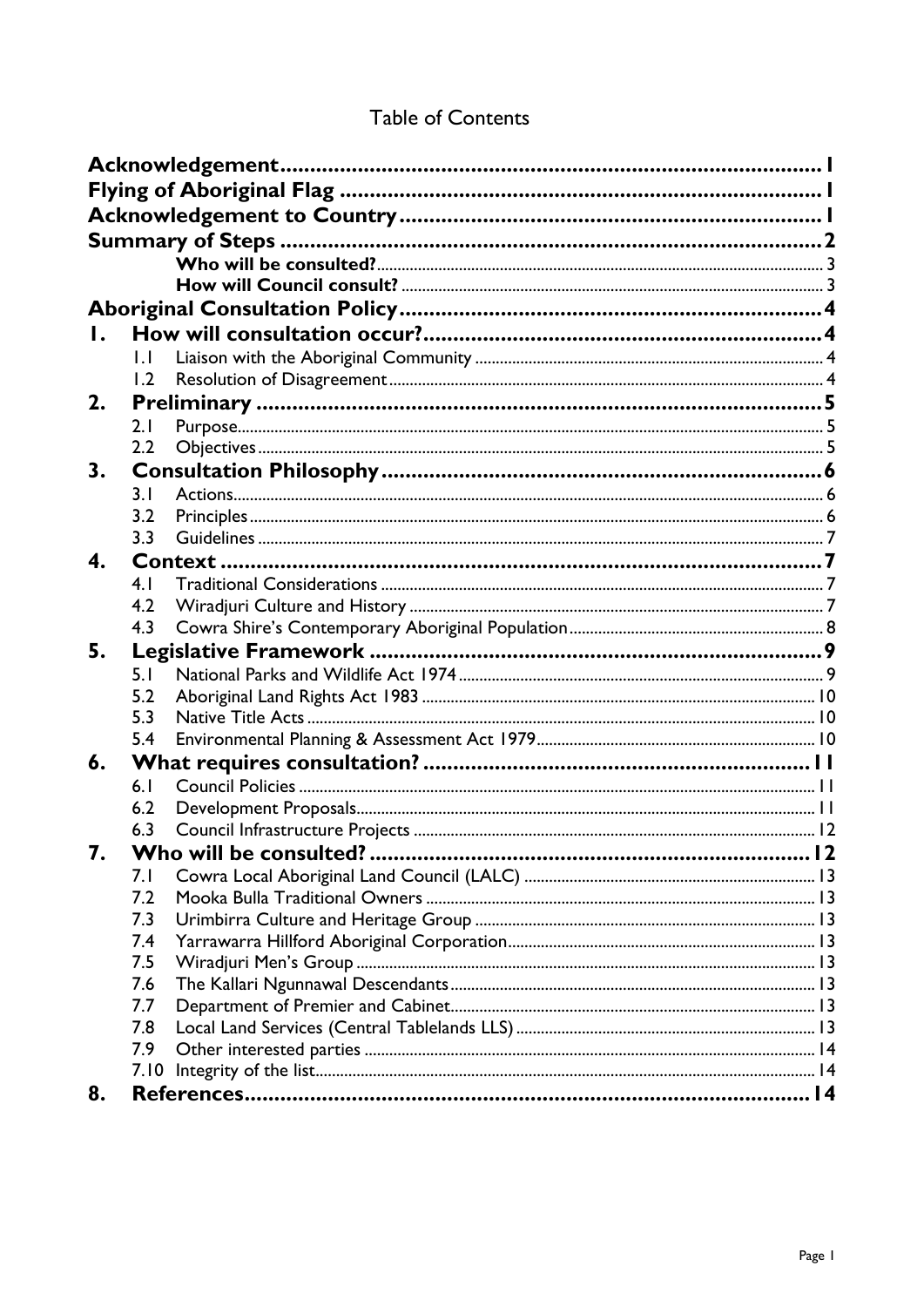## <span id="page-3-0"></span>**Acknowledgement**

Cowra Council recognises Australia's First Nations Peoples as the original and continuing custodians of country in Australia at large, the state of NSW and the Wiradjuri peoples as the traditional custodians of country on which Cowra Shire Council boundaries lie.

Council pays respect to Elders part, present and emerging of the Wiradjuri Nation and extends that respect to other First Nations people present.

Cowra Shire Council will incorporate the use of Wiradjuri language in Council signage where possible. Cowra Council will consult with Wiradjuri Elders on the appropriate words and spelling to ensure accuracy.

## <span id="page-3-1"></span>**Flying of Aboriginal Flag**

In recognition of Council's relationship with the local Aboriginal Community and following a request, Council agreed at its Ordinary Meeting held on 26 November 2012 to the following:

"That Council recognise the permanent flying of the Aboriginal and Cowra Shire Council flags at the Peace Bell in Darling Street."

The Aboriginal Flag fly's permanently in the Council Chambers, on Darling Street, NAIDOC week and at all official council functions.

The Aboriginal flag is flown as a sign of Cowra Shire Council's recognition and respect to Aboriginal/ First Nations people in Cowra which lies upon Wiradjuri Country. The Aboriginal flag is flown permanently in Council Chambers and at all special events including NAIDOC week.

## <span id="page-3-2"></span>**Acknowledgement to Country**

A local Elder of the Wiradjuri Nation will be invited to provide a Welcome to Country at Civic Receptions hosted by Cowra Shire Council.

It is an expected protocol that the Acknowledgements of Country/ Welcome to Country should be performed to a standing crowd as a sign of respect.

The Mayor of Cowra Council may also provide an Acknowledgement to Country prior to giving a speech or chairing an important meeting, such as an Ordinary Meeting of Council. The Mayor may use the following Acknowledgement or something similar:

"Cowra Council recognises Australia's First Nations people as the original and continuing custodians of country in Australia, the State of NSW and the Wiradjuri peoples as the traditional custodians of country on which Cowra Shire Council boundaries lie"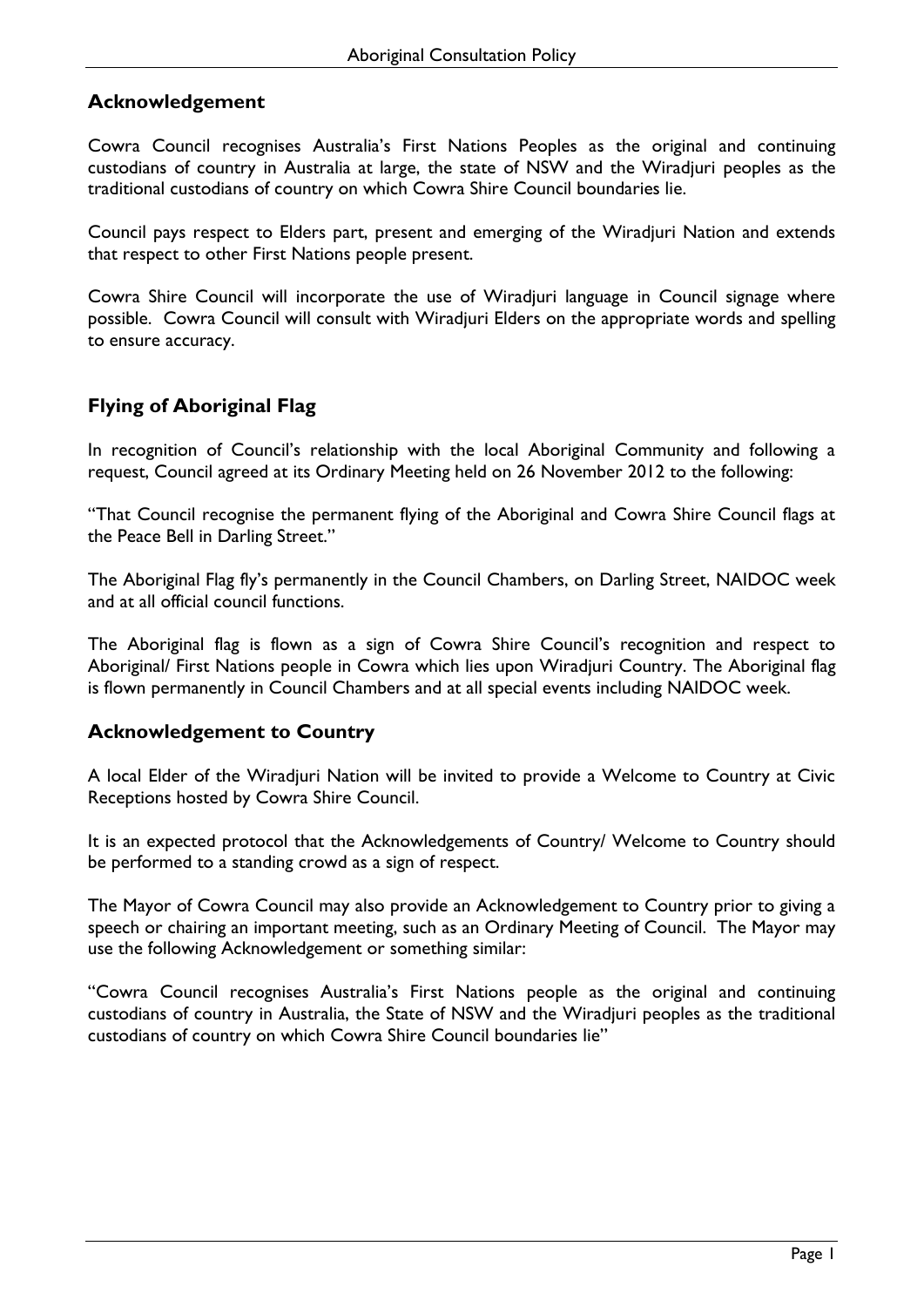## **Summary of Steps**

## **This is a snap shot of the details in the body of the document**

<span id="page-4-0"></span>Council commits to collaboration with Aboriginal people in the Cowra Shire community and will consult on the following:

- Council Policies development of new, or amendment of existing policies where relevant to the community;
- Development Applications (DA's) involving:
	- o Any proposed removal/destruction/interference with an Aboriginal site, Aboriginal heritage (AHIMS) or relic;
	- o DAs where there is an identified Aboriginal site or relic either on the subject land or located in close proximity to the land (less than 100 metres from any works associated with the proposed development);
	- o DAs involving the proposed disturbance of two hectares or more of land that is within 100 metres of the bank of a river, creek, or from the crest of a ridgeline or established timbered areas assessed to be more than 100 years old.
	- o Relevant legislative process will trigger requirements for consideration of Aboriginal Heritage outside of this process.
	- o A condition of development consent is placed on all DA consent documents describing the proper protocols which are in place for the discovery of an Aboriginal site or item.
- Council infrastructure projects include:
	- o New works where there is an identified Aboriginal site or relic either on the subject land or located in close proximity to the land (less than 100 metres from the subject property boundary);
	- o New works involving the proposed disturbance of two hectares or more of land that is within 100 metres of the bank of a river, creek, from the crest of a ridgeline or established timbered areas assessed to be more than 100 years old;
	- o New works are defined as those works that involve initial disturbance to land that has not been previously disturbed by mechanical means, or where works have occurred in the past, where the depth or scale of proposed operations varies significantly from that past work.
	- o New works involving the proposed removal/destruction of an Aboriginal site or relic;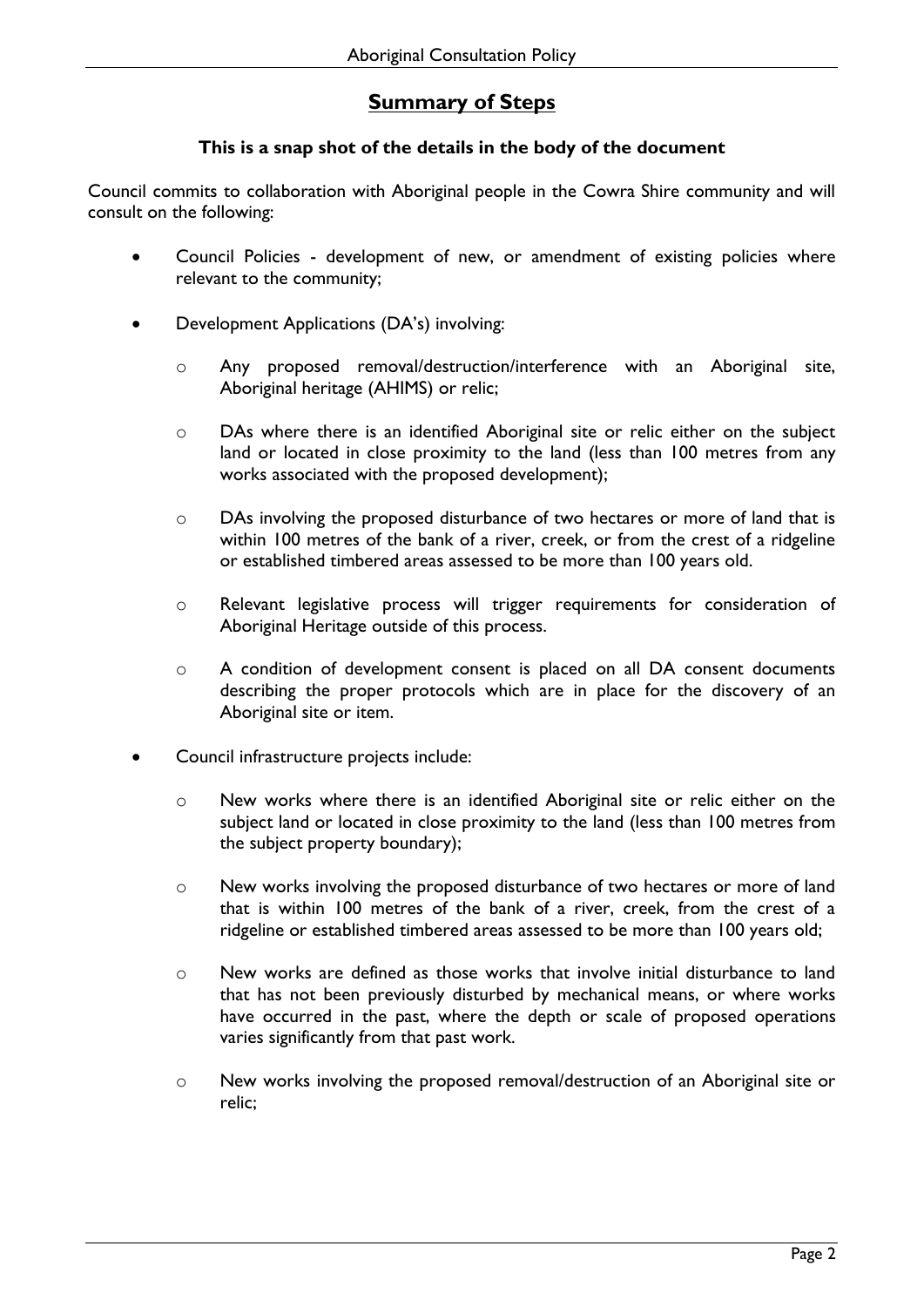## <span id="page-5-0"></span>**Who will be consulted?**

Any group, organisation or individual on the attached list.

This is an ever-changing list and any person or group who is interested in being included on the consultation list is to contact the Environmental Services Department at Council.

#### <span id="page-5-1"></span>**How will Council consult?**

Council will write to all groups, organisations or individuals who are on the attached list. If there are concerns or comments they must be received within 21 days. This can be in writing, telephone, email or via a face to face meeting. If an extension of time is required the relevant person of group is required to contact Council before the end of the 21 days.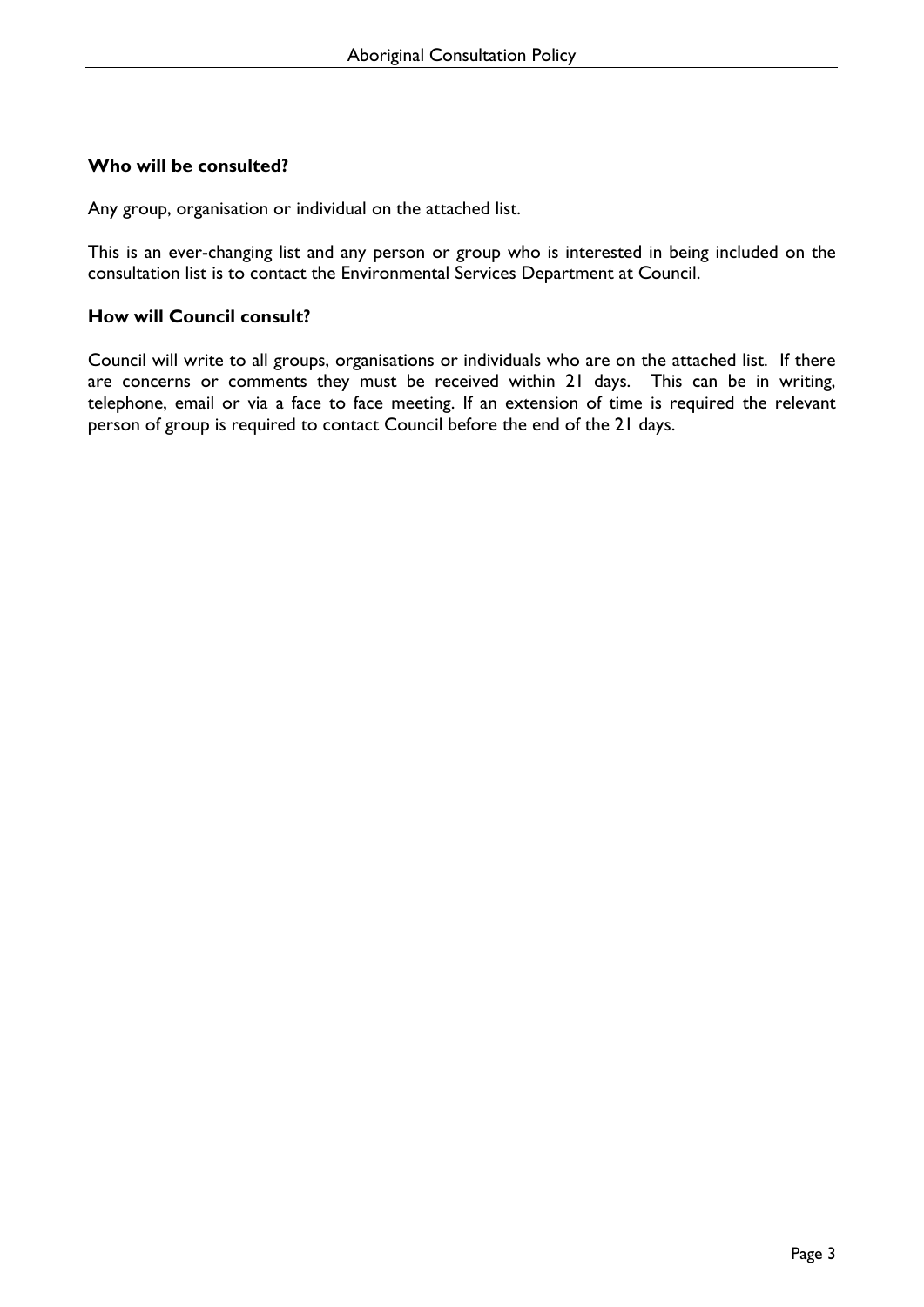# <span id="page-6-0"></span>**Aboriginal Consultation Policy**

## <span id="page-6-1"></span>**1. How will consultation occur?**

## <span id="page-6-2"></span>**1.1 Liaison with the Aboriginal Community**

The primary responsibility for liaison with the Aboriginal community will rest at the General Manager/Director level of Council, or their delegate.

Council will write/email to all stakeholders on the consultation list. Council will detail the nature of the matter that requires consultation under this policy and include any plans or reports that might assist the community to have a thorough understanding of the issue, development proposal for council or infrastructure project.

Council's letter will request a response from a stakeholder within 21 days from the date of the letter.

It is preferable that the response be received by Council in writing, however, a response may be received by email, telephone or via a face to face meeting held with the General Manager and/or relevant Director of Council. The detail of any emailed, telephoned or meeting response will be recorded on the relevant Council file as a record that consultation took place.

Council may also organise a meeting(s) to be held with the stakeholders identified in section 7, to deal with large scale or complicated matters requiring consultation under this policy. The decision to hold a meeting is at the discretion of the General Manager and/or the relevant Director of Council. The detail of any meeting responses will be recorded on the relevant Council file as a record that consultation took place.

Where no responses are received within the prescribed 21-day consultation period, and no meetings are intended to be held, the relevant Council file will record that consultation took place with no responses received and the consultation process is concluded.

Each stakeholder will be notified of the outcome of the consultation process.

Additionally, Council will place a notice in the local newspaper detailing the matter that requires consultation and the closing date for submissions.

## <span id="page-6-3"></span>**1.2 Resolution of Disagreement**

Where consultation has occurred in accordance with this policy and parties are unable to reach an agreement, Council reserves the right to make a decision in the best interest of the Cowra community. Council will take into account the position of all stakeholders and comply with all statutory requirements.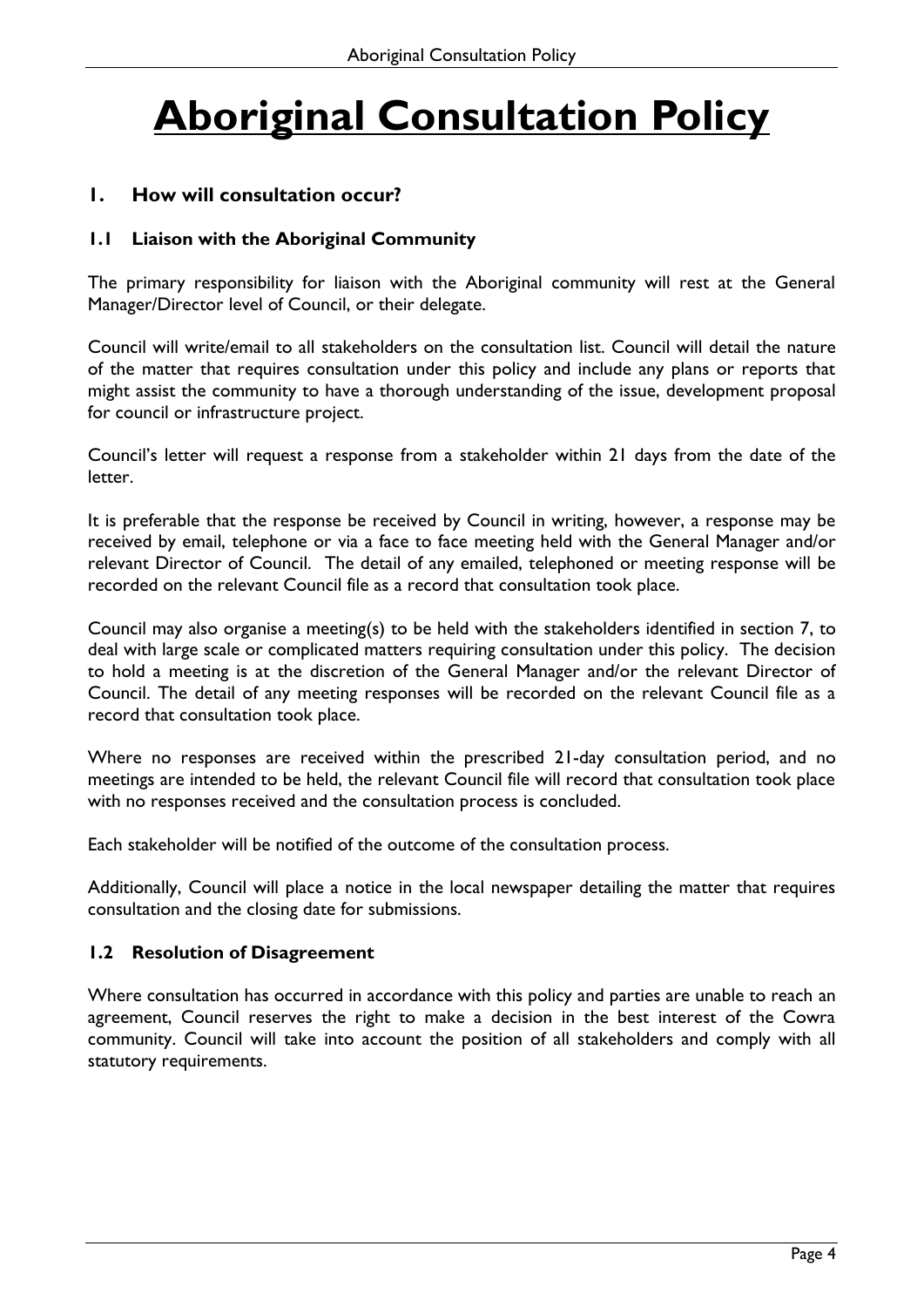## <span id="page-7-0"></span>**2. Preliminary**

## <span id="page-7-1"></span>**2.1 Purpose**

The purpose of the Cowra Shire Council Aboriginal Consultation Policy is to provide clarity regarding the consultation process for any development activities and policies with the potential to impact on Aboriginal cultural heritage values in the Cowra Shire Local Government Area (Cowra LGA).

## <span id="page-7-2"></span>**2.2 Objectives**

The objectives of this policy are:

- To create an environment of mutual respect whereby Cowra Council and the Aboriginal community can work together to preserve cultural and heritage values into the future;
- To increase the understanding and appreciation of Aboriginal culture and heritage with Council and the community;
- To ensure the preservation and continued respect of and for all items of Aboriginal heritage in the Cowra LGA.
- To assist the Aboriginal community in registering items and places of Aboriginal heritage on the AHIMS register to ensure the preservation of important sites and places, whilst acknowledging that not all locations of special cultural significance to Aboriginal people are registered with AHIMS;
- To identify the appropriate Aboriginal people to consult with regarding Aboriginal cultural and historic values in Cowra LGA;
- To develop an overall consultative and decision-making framework to allow timely completion of Council projects with the best possible outcomes for the community;
- To assist Cowra Shire Council and the Cowra Local Aboriginal Land Council in meeting their legislative requirements pertaining to Aboriginal cultural heritage;
- To ensure that local Aboriginal traditional custodian's needs pertaining to the preservation of Aboriginal cultural heritage within Cowra LGA are met;
- To assist the local Aboriginal community of Cowra to proactively manage Aboriginal cultural heritage values in Cowra LGA;
- To promote a collaborative approach to managing Aboriginal cultural heritage values between Cowra Shire Council and the local Aboriginal community of Cowra.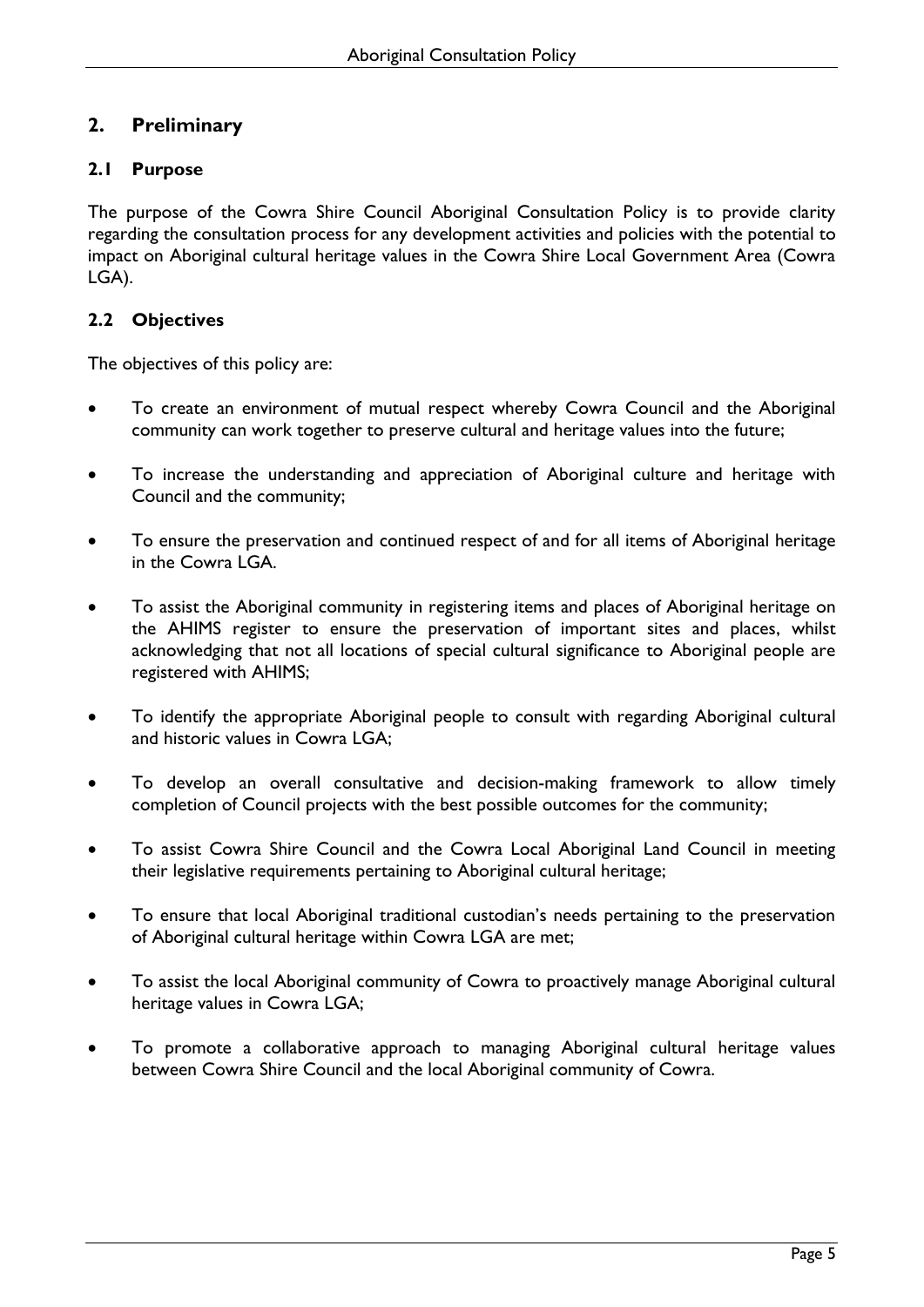## <span id="page-8-0"></span>**3. Consultation Philosophy**

For the purposes of this policy, community consultation is defined as a transparent and equitable communication process between Cowra Shire Council and Aboriginal people who have cultural heritage knowledge and or other cultural connections to land and/or water or any other type relevant to a proposed project area.

The ability to liaise with Aboriginal communities is an important part of Council's business. Cowra Shire Council provides appropriate training for staff to enable them to undertake consultation in a way that secures and holds the trust of the Aboriginal community and provides Council with positive outcomes.

This policy acknowledges that Aboriginal people:

- Have the right to maintain culture, language, knowledge and identity;
- Have the right to directly participate in matters that may affect their heritage; and
- Are the primary determinants of the cultural significance of their heritage.

To ensure effective consultation various actions, principles and guidelines need to be recognised.

## <span id="page-8-1"></span>**3.1 Actions**

This policy advocates for consultation with Cowra's First Nation communities to be carried out in the early stages of project planning. The Council will 'ask first' and gain input from Aboriginal cultural knowledge holders to inform project design and/or decision-making processes. The local Aboriginal community of Cowra is encouraged to provide timely feedback to Council to ensure their views are taken into account. If further consultation is required by the community Council will accommodate this into the process.

## <span id="page-8-2"></span>**3.2 Principles**

The consideration of 'who' is culturally appropriate to provide advice to Council is an important principle of this policy. It is recognised that Cowra is Wiradjuri land and as such the voices of traditional owners and the Cowra Aboriginal Land Council will weight over other groups who wish to be consulted or are on the Consultation List.

Additionally, Cowra Council understands that Aboriginal men's business should only be discussed by men with men, and Aboriginal women's business only by women, between women. It is also important to avoid culturally inappropriate days/times for consultation (e.g. NAIDOC week) and having a contingency plan should the planned consultation unexpectedly fall on the day of a funeral or other 'sorry business' which community members must attend. Consideration of issues such as transport (how Aboriginal people get there) and fitting in with work and family responsibilities should also be considered when planning consultation. Equally, it needs to be recognised by all parties that subject to the above, meeting times and schedules are important for the success of consultations.

It is also understood that for all works, Council employees and contractors will undertake works with compliance to relevant legislative requirements and also undertake their work for Cowra Council with respect, Yindajamarra, for the traditional owners of country.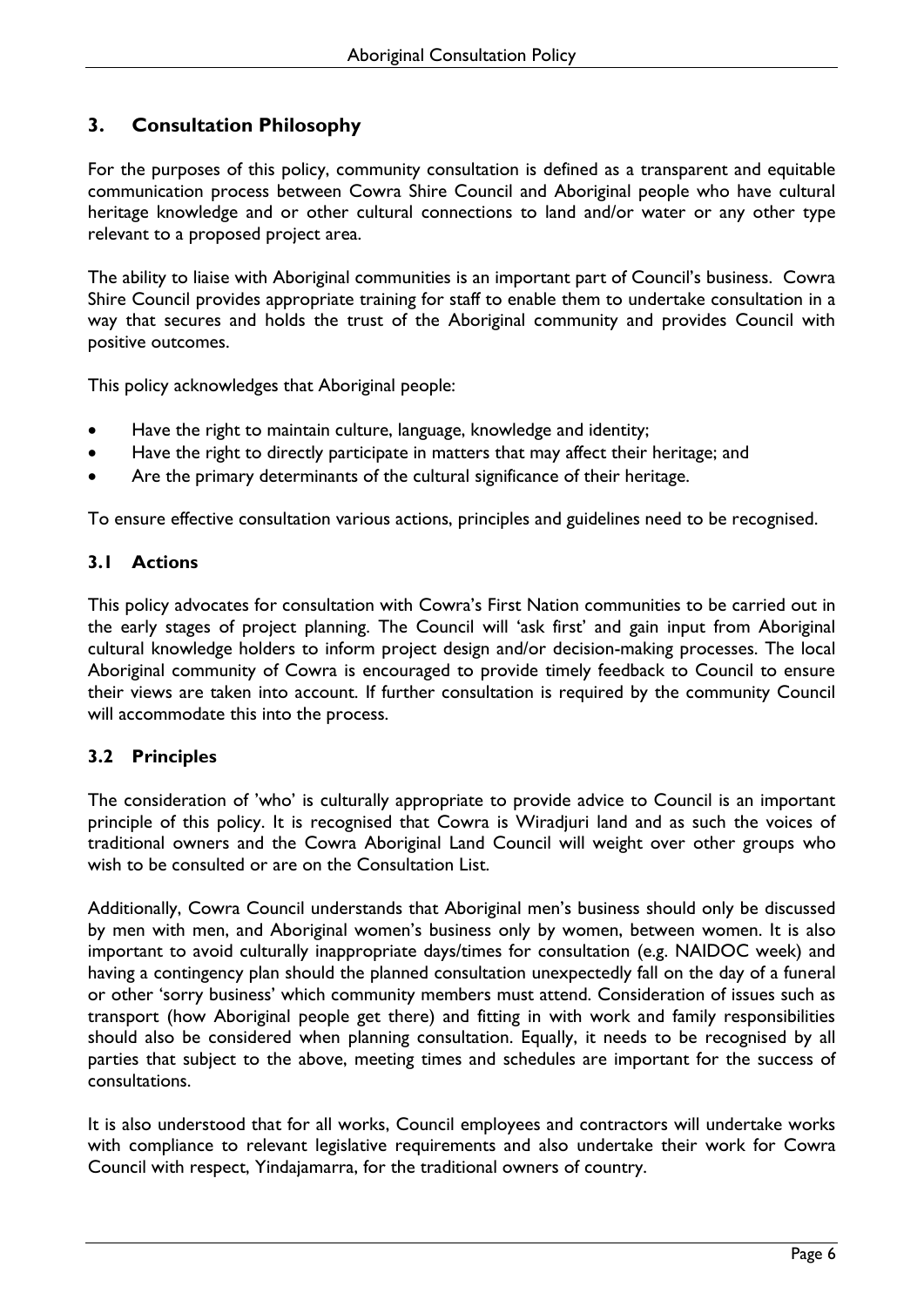## <span id="page-9-0"></span>**3.3 Guidelines**

When undertaking consultation, Council will use the services of people who are skilled and trained or who have cultural awareness, knowledge and authority. These skills and experience may be available in-house or sourced from specialist service providers. Consultation processes may change depending on the individual circumstances. However, as a minimum the following guidelines will be followed:

- Recognition that Aboriginal organisations may not be able to speak for all people who have information concerning the issue/item of consultation;
- All relevant parties listed in this policy will be notified of the consultations that are planned to occur in their area, with the decision whether to participate being made by the individual or organisation;
- Access to information may be restricted to specific groups/stakeholders therefore gender, age and clan associations need to be respected;
- The appropriateness of the gender and age balance of consultation staff and gender balance and age amongst those consulted;
- For the larger developments/projects personal contact/meetings may be required to discuss issues with relevant groups or individuals.

## <span id="page-9-1"></span>**4. Context**

## <span id="page-9-2"></span>**4.1 Traditional Considerations**

Aboriginal heritage is a unique and irreplaceable and respected part of Cowra Shire's cultural heritage that requires greater recognition and protection and celebration.

Aboriginal cultural heritage is an essential part of Aboriginal people's cultural identity, connection and sense of belonging to the land. It is commonly known and understood that the lands, waters and the plants and animals played an important part in traditional Aboriginal life. Many landforms, landscapes, waterways and lake systems had creation stories attached to them or were part of larger song-lines. The Cowra area was significant to traditional Aboriginal people due to the abundance of food and resources available from the Lachlan River and surrounding fertile lands. This policy aims to consult widely with a number of First Nations groups/stakeholders to consider all views and actively support Wiradjuri peoples in their continuing connection and cultural obligations to country.

## <span id="page-9-3"></span>**4.2 Wiradjuri Culture and History**

Cowra Shire is located within the boundaries of the Wiradjuri nation, as evidenced by the work of a number of authorities on Aboriginal anthropology and archaeology.

Archaeologist Norman Tindale's map of Aboriginal linguistic boundaries (Tindale, 1974) and the accompanying catalogue entitled 'Aboriginal tribes of Australia, their terrain, environmental controls, distribution, limits and proper names' depicts Cowra as being in Wiradjuri country. Dr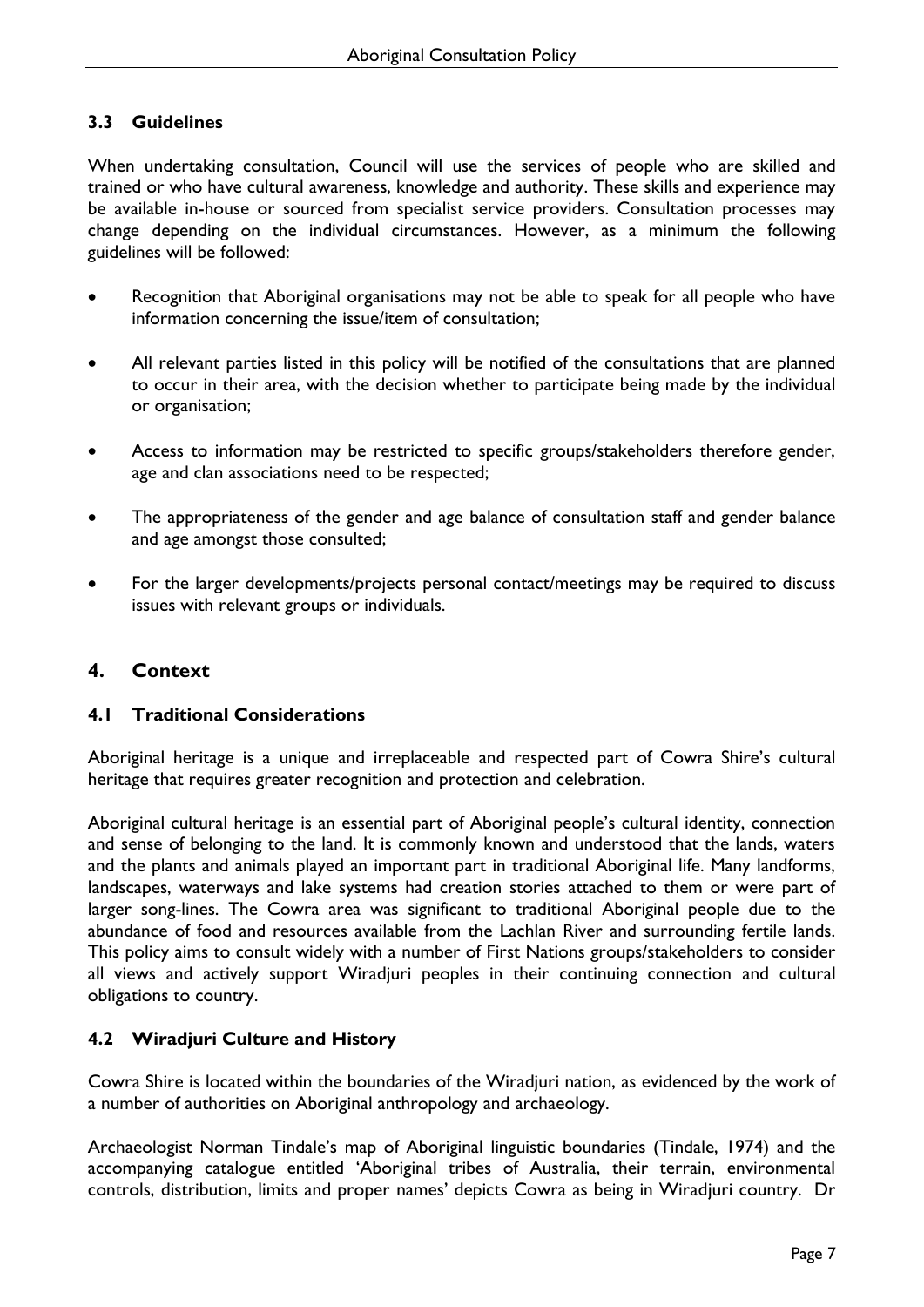David Horton's map of Aboriginal Australia, illustrates Cowra Shire as being well within the boundaries of the Wiradjuri nation (Horton, 1996). Mapping from the NSW Aboriginal Land Council also delineates Cowra Shire to be within the Wiradjuri regional area (NSW Department of Lands, 2007).

The oral history of Erambie Aboriginal Reserve, Cowra (Read, 1984:1) states that in 1900 the area was occupied by "the Wiradjuri tribe, whose borders extended beyond Mossgiel in the west, Deniliquin in the south, Bathurst in the east and Wellington in the north", an area which encompasses Cowra.

Dr Gaynor Macdonald describes Wiradjuri country as 'The Country of Three Rivers': to the north is the Macquarie, known to the Wiradjuri as Wambool; the Lachlan flowing to the west and once known to the Wiradjuri as Kalari and the Murrumbidgee in the south, which retains its Wiradjuri name (Macdonald, 2004:22). She provides a map in her book, Two Steps Forward, Three Steps Back. A Wiradjuri Land Rights Journey, which depicts Cowra well within the traditional Wiradjuri boundaries (Macdonald, 2004).

Macdonald asserts that maps of Wiradjuri country compiled by Wiradjuri people today are distinctly similar to those complied by Europeans since the mid-nineteenth century (Macdonald, 2004:23). Further, that the Wiradjuri people today still have a strong spiritual connection to the Cowra area through association with the Lachlan River and the Lachlan Ranges and the wildlife and vegetation native to the region. They also have strong ancestral ties to other members of the local Wiradjuri community.

This policy aims to consult with the local Wiradjuri Elders who speak for Country on issues related to Cowra Shire to ensure that their views are considered.

## <span id="page-10-0"></span>**4.3 Cowra Shire's Contemporary Aboriginal Population**

Cowra Shire today has a relatively large population who identify as being of Indigenous and or Torres Strait Islander. The total population of Cowra is 12,767 people, and around 982 people, or 7.9%, identify as Indigenous and or Torres Strait Islander (ABS, 2016).

It is important to recognise that the Aboriginal and Torres Strait Islander people in Cowra Shire are not all from the same tribal group.

Macdonald notes that recently many non-Wiradjuri Aboriginal Australians have migrated to traditional Wiradjuri cities and towns and that in many cases these non-Wiradjuri people can outnumber the Wiradjuri community. She further states that whilst these migrants sometimes share similar contemporary histories (such as living at Erambie) they do not have ancestry in Wiradjuri country (Macdonald, 2004:22).

This policy aims to consult widely with a number of Aboriginal groups/stakeholders, including the Cowra Local Aboriginal Land Council, to ensure that contemporary circumstances are considered and that these are recognised, understood and accepted within the context of the wider community.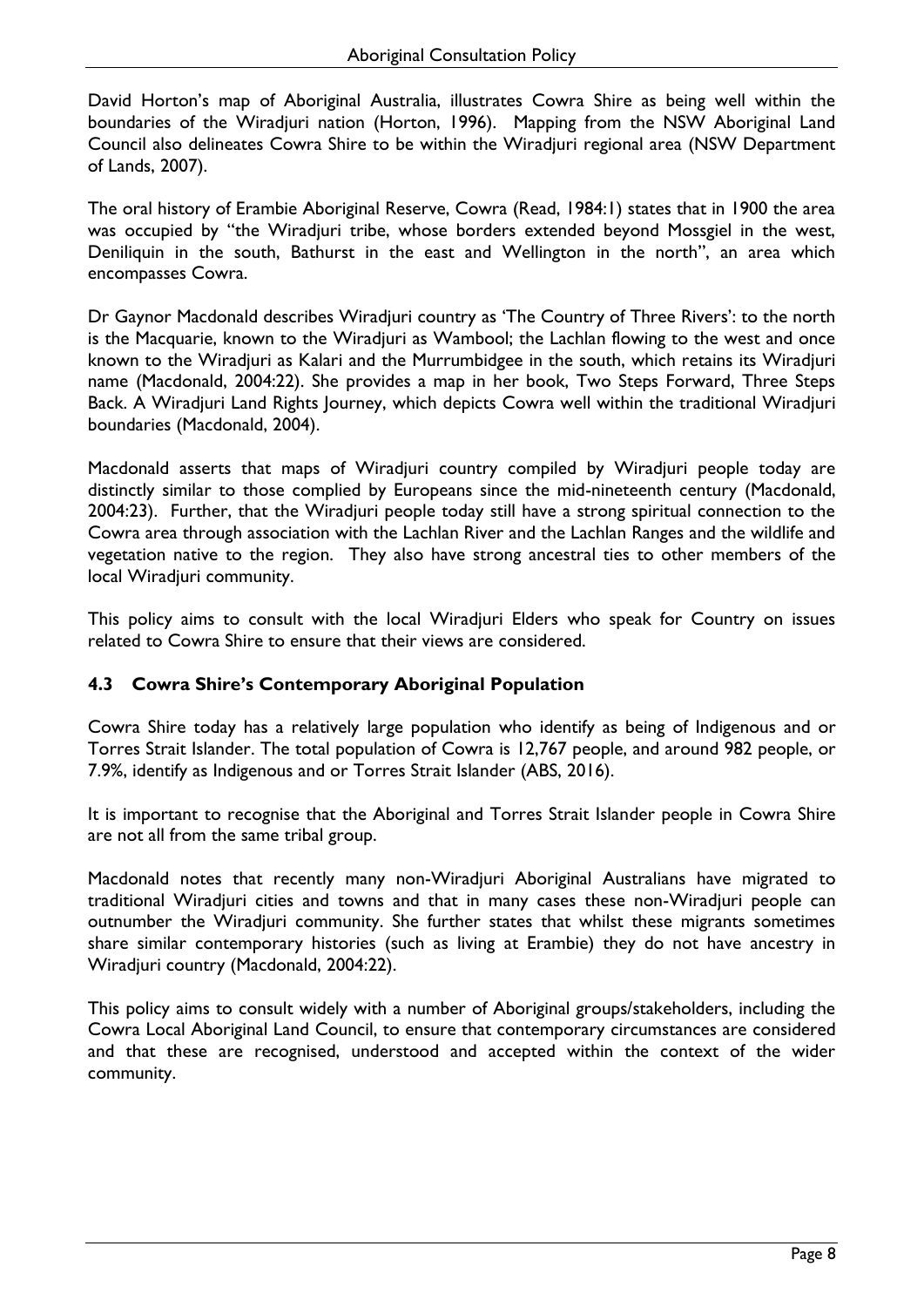## <span id="page-11-0"></span>**5. Legislative Framework**

Management of the Aboriginal cultural heritage resources within Cowra Shire is administered in accordance with NSW legislation (the NSW National Parks and Wildlife Act 1974 and the NSW Aboriginal Land Rights Act 1983) as well as the Commonwealth Native Title Act 1993. There are other pieces of legislation which may be applicable to First Nations People which are not mentioned here, this is not an exhaustive list.

Further detail on the operation of the legislative framework is provided below:

## <span id="page-11-1"></span>**5.1 National Parks and Wildlife Act 1974**

The National Parks and Wildlife Act 1974 (NPW Act) is the primary legislation for the protection of Aboriginal cultural heritage in NSW. The NPW Act is administered by the NSW Department of Planning Industry and Environment (DPIE). One of the objects of the NPW Act is:

'the conservation of objects, places or features (including biological diversity) of cultural value within the landscape, including but not limited to: (i) places, objects and features of significance to Aboriginal people …' (s. 2A(1)(b))

Division 2 clause 30K relates to Aboriginal Areas and Part 6 of the NPW Act provides specific protection for Aboriginal objects and places by making it an offence if impacts are not authorised. If impacts on Aboriginal objects and places are anticipated, an Aboriginal Heritage Impact Permit should be obtained from Heritage NSW.

The Due Diligence Code of Practice for the Protection of Aboriginal Objects in New South Wales sets out reasonable and practicable steps which individuals and organisations need to take in order to:

- Identify whether or not Aboriginal objects are, or are likely to be, present in an area;
- Determine whether or not their activities are likely to harm Aboriginal object (if present);
- Determine whether an Aboriginal Heritage Impact permit is required.

An Aboriginal object is any deposit, object or material evidence (that is not a handicraft made for sale) relating to Aboriginal habitation of New South Wales, being habitation before or concurrent with (or both) the occupation of that area by persons of non-Aboriginal extraction, and includes Aboriginal remains. It is an offence to harm Aboriginal objects under the NPW Act.

## *Aboriginal Object:*

'any deposit, object or material evidence (not being a handicraft made for sale) relating to the Aboriginal habitation of the area that comprises NSW, being habitation before or concurrent with (or both) the occupation of that area by persons of non-Aboriginal extraction, and includes Aboriginal remains'

Due Diligence Code of Practice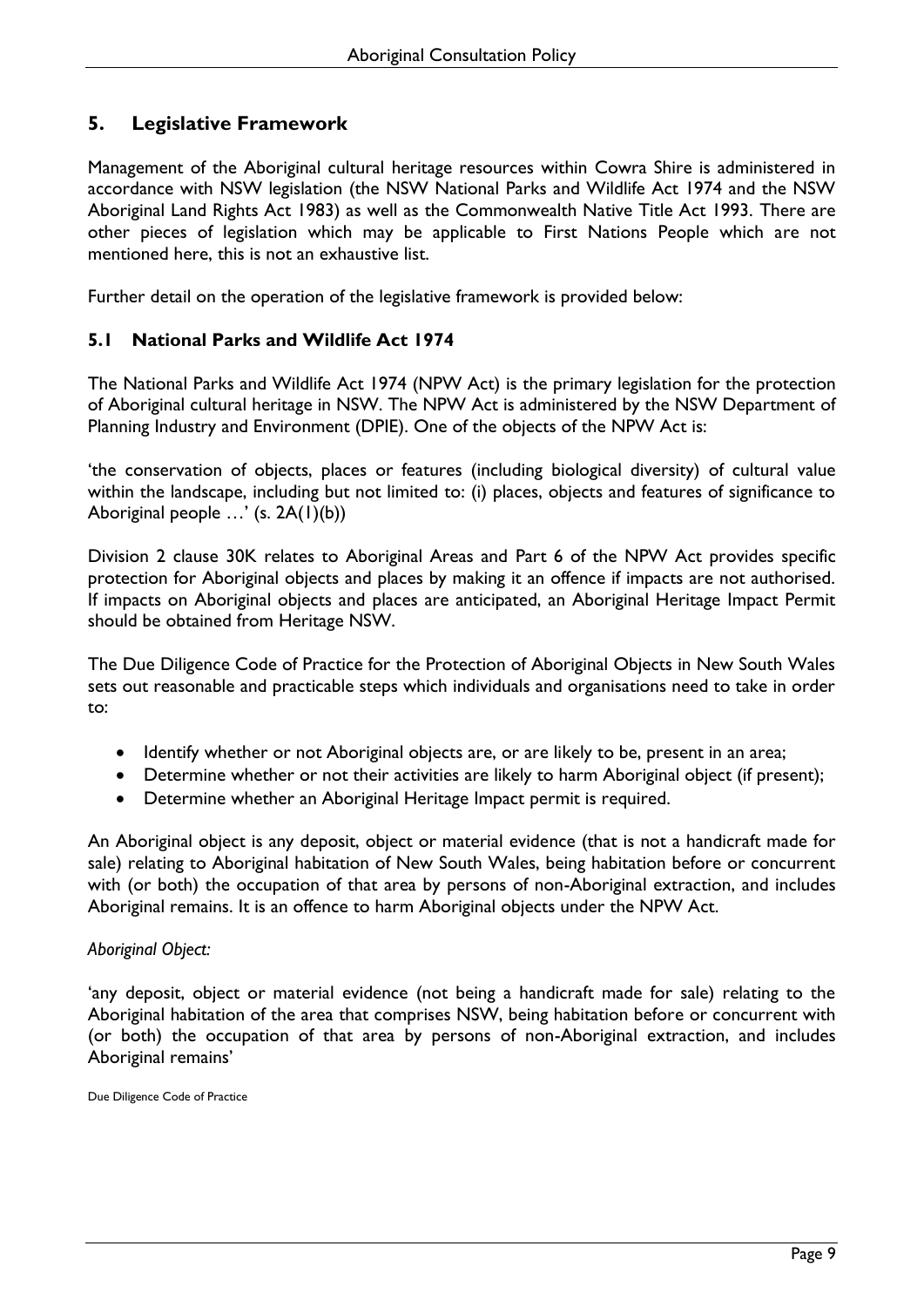## *Aboriginal places:*

A place declared under s.84 of the NPW Act that, in the opinion of the Minister, is or was of special significance to Aboriginal culture. Information about the location of Aboriginal Places in NSW can be found on the Heritage NSW website at [https://www.heritage.nsw.gov.au/protecting](https://www.heritage.nsw.gov.au/protecting-our-heritage/nominating-an-aboriginal-place/)[our-heritage/nominating-an-aboriginal-place/](https://www.heritage.nsw.gov.au/protecting-our-heritage/nominating-an-aboriginal-place/)

Due Diligence Code of Practice

*Disturbed land or land already disturbed by previous activity*

Land is disturbed if it has been the subject of a human activity that has changed the land's surface, being changes that remain clear and observable.

Due Diligence Code of Practice

## <span id="page-12-0"></span>**5.2 Aboriginal Land Rights Act 1983**

The NSW Aboriginal Land Rights Act 1983 establishes the NSW Aboriginal Land Council (NSWALC) and Local Aboriginal Land Councils (LALCs). The Act requires these bodies to:

- (a) Take action to protect the culture and heritage of Aboriginal persons in the Council's area, subject to any other law; and
- (b) Promote awareness in the community of the culture and heritage of Aboriginal persons in the Council's area.

## <span id="page-12-1"></span>**5.3 Native Title Acts**

The Commonwealth Native Title Act 1993 and NSW Native Title Act 1994 provide the legislative framework to:

- (a) Recognise and protect native title;
- (b) Establish ways in which future dealings affecting native title may proceed, and to set standards for those dealings;
- (c) Establish a mechanism for determining claims to native title; and
- (d) Provide for, or permit, the validation of past acts invalidated because of the existence of native title.

The Native Title Act provides native title holders and registered native title claimants with certain procedural rights in relation to Acts which affect native title communities in accordance with the relevant Acts, Regulations and standards.

## <span id="page-12-2"></span>**5.4 Environmental Planning & Assessment Act 1979**

Consideration of the potential impacts of any development of Aboriginal heritage is a key part of the assessment of any Development Application under consideration by Council. Under 4.15 of the EP&A Act involves an assessment of the environmental impacts of any application and this will involve an assessment of whether any potential impact is likely. Council will follow this Aboriginal Consultation Policy and the Due Diligence Code in the assessment of all Development Applications under consideration.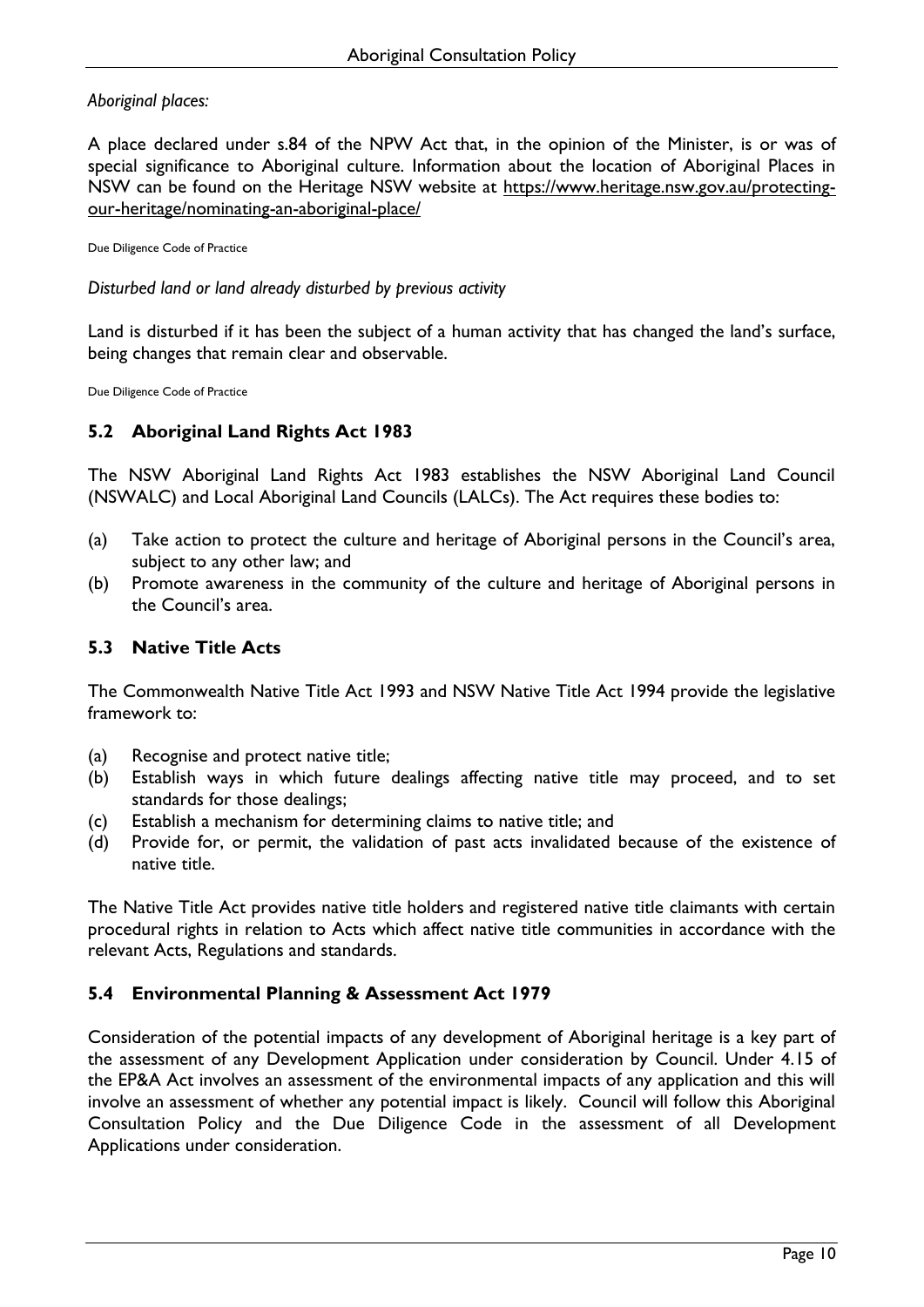## <span id="page-13-0"></span>**6. What requires consultation?**

Cowra Shire Council will consult the local Aboriginal community of Cowra:

- About the development of new, or the amendment of existing Council policies as detailed in section 6;
- When assessing development applications as detailed in section 6.2;
- When Council proposes infrastructure work as detailed in section 6.3.

Further detail on the policies, developments and projects that require consultation is provided below:

## <span id="page-13-1"></span>**6.1 Council Policies**

There are a number of Council plans and policies that may have interest and importance to the First Nations community.

Some of these plans may already exist or are intended to be drafted by Council in the future. The following Council plans and policies will be referred to the Aboriginal community for input when they are either being prepared or reviewed:

| Plan                                    | <b>Existing</b> | Proposed |
|-----------------------------------------|-----------------|----------|
| <b>Strategic Plans</b>                  |                 |          |
| Delivery Program and Operational Plan   |                 |          |
| <b>Cultural Plans</b>                   |                 |          |
| <b>Social Plans</b>                     |                 |          |
| Local Heritage Studies                  |                 |          |
| Land-use Strategies                     |                 |          |
| <b>Local Environmental Plans</b>        |                 |          |
| <b>Development Control Plans</b>        |                 |          |
| Developer Services Plans                |                 |          |
| <b>Development Contribution Plans</b>   |                 |          |
| Community Land - Plans of Management    |                 |          |
| Roads Assets Management Plans           |                 |          |
| Strategic Business Plans - Water, Sewer |                 |          |
| <b>Stormwater Management Plans</b>      |                 |          |
| Roadside Vegetation Plans               |                 |          |
| 138 permits under the Roads Act         |                 |          |
| Other                                   |                 |          |

## <span id="page-13-2"></span>**6.2 Development Proposals**

Development Applications (DAs), irrespective of the proponent, that will be referred to the Aboriginal community for input include:

- DAs involving the proposed removal/destruction of an Aboriginal site or relic;
- DAs where there is an identified Aboriginal site or relic either on the subject land or located in close proximity to the land (less than 100 metres from any works associated with the proposed development);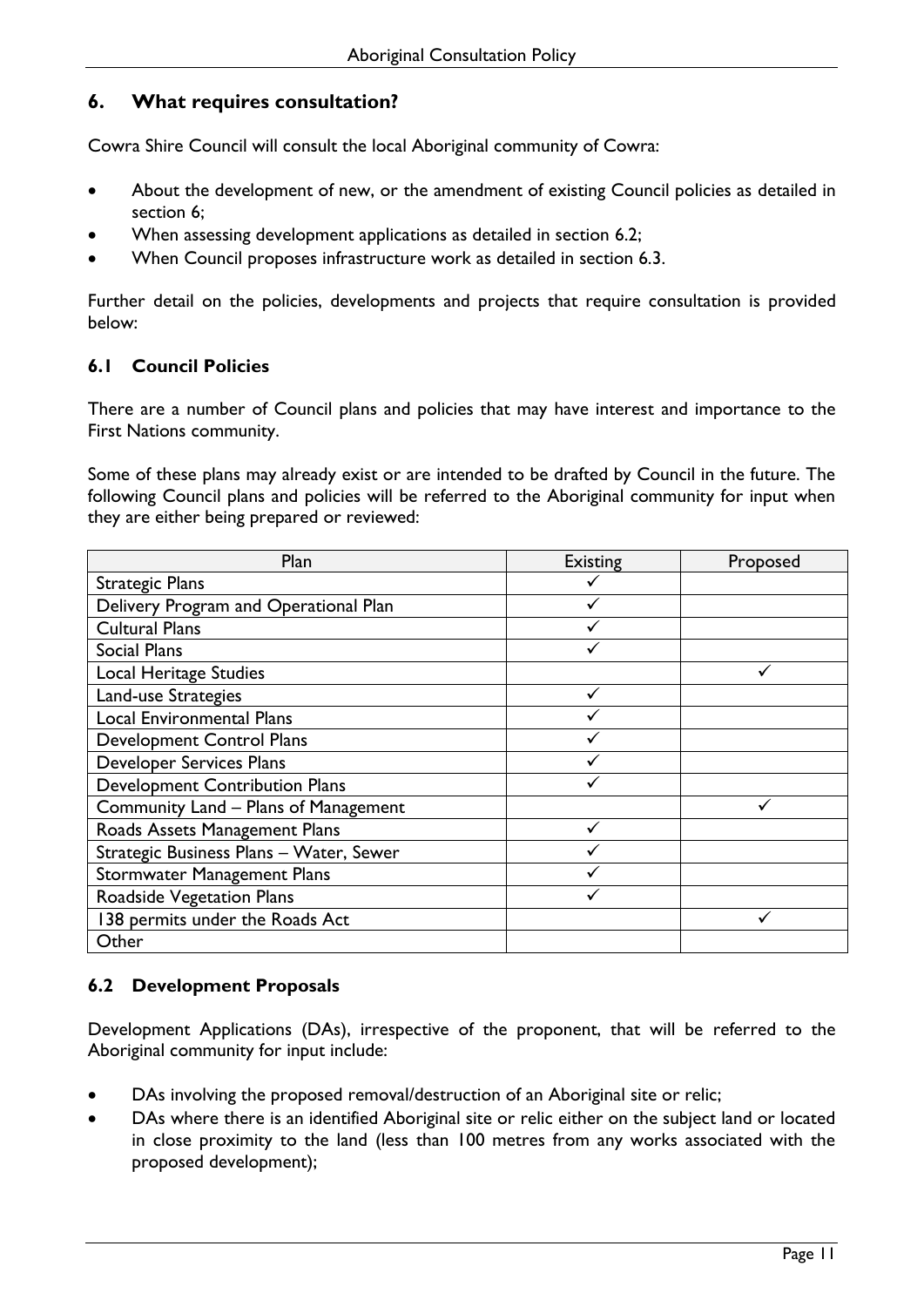DAs involving the proposed disturbance of two hectares or more of land that is within 100 metres of the bank of a river, creek, or from the crest of a ridgeline or established timbered areas assessed to be more than 100 years old.

## <span id="page-14-0"></span>**6.3 Council Infrastructure Projects**

Council infrastructure projects that will be referred to the First Nations community for input include:

- New works where there is an identified Aboriginal site or relic either on the subject land or located in close proximity to the land (less than 100 metres from the subject property boundary);
- New works involving the proposed disturbance of two hectares or more of land that is within 100 metres of the bank of a river, creek, from the crest of a ridgeline or established timbered areas assessed to be more than 100 years old;

Note: New works are defined as those works that involve initial disturbance to land that has not been previously disturbed by mechanical means, or where works have occurred in the past, where the depth or scale of proposed operations varies significantly from that past work.

• New works involving the proposed removal/destruction of an Aboriginal site or relic (other State Government approval pathways are also required);

The following council infrastructure projects/works cannot be postponed and will not be referred to the Aboriginal community for input:

- Maintenance Works defined as the continuing up-keep of council managed facilities and infrastructure. These types of works involve routine/regular work on previously disturbed land and will not allow for prior consultation.
- Emergency Works defined as unscheduled and unplanned works that are required urgently in order to restore essential services. These types of works will require immediate attention and will not allow for prior consultation.

Should items of Aboriginal cultural heritage be uncovered during maintenance and/or emergency works, they will be dealt with in accordance with the requirements of the National Parks and Wildlife Act 1974.

## <span id="page-14-1"></span>**7. Who will be consulted?**

It is legislated for Council to consult with the Cowra Local Aboriginal Land Council as the membership of this statutory body is comprised of organisations and representatives which provided a voice for the Wiradjuri people, the First Nations people of the Cowra Shire.

Representatives from the following groups/stakeholders will be consulted on issues or projects. Contact details for the various organisations involved in the Cowra LGA consultation are kept at Cowra Shire Council and will be updated as and when required according to changes in contact details of personnel within each organisation.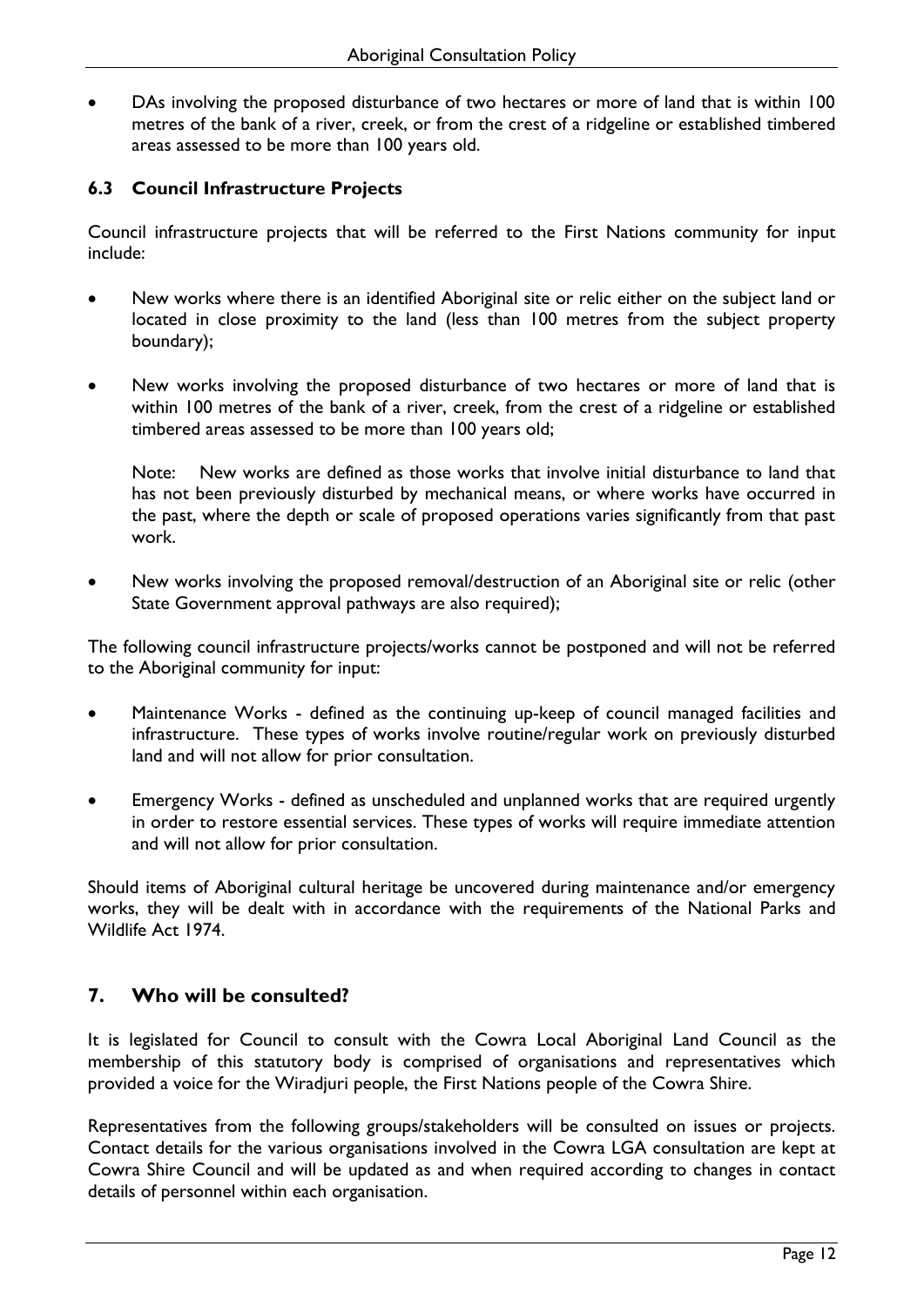Please contact Council to amend any details on this list.

## <span id="page-15-0"></span>**7.1 Cowra Local Aboriginal Land Council (LALC)**

Land Councils have the legislative responsibility "to protect the culture and heritage of Aboriginal persons in the Council's area" and the Cowra LALC is an important stakeholder in the consultation process.

## <span id="page-15-1"></span>**7.2 Mooka Bulla Traditional Owners**

Mooka Bulla Traditional Owners are made up of a number of local Wiradjuri Elders. Members of the Mooka Bulla Traditional Owners have the right to speak for Country in relation to issues in Cowra LGA and should be informed and engaged and participate actively in the consultation process, if they deem it appropriate.

## <span id="page-15-2"></span>**7.3 Urimbirra Culture and Heritage Group**

Urimbirra has historically been used as a consultative body within Cowra LGA and represents the interests of many of Cowra's Aboriginal community. It has the right to be informed, engaged in and participate actively in the consultation process, if they deem it appropriate.

## <span id="page-15-3"></span>**7.4 Yarrawarra Hillford Aboriginal Corporation**

Yarrawarra Hillford Aboriginal Corporation represents the interests of many of Cowra's Aboriginal community and has the right to be informed, engaged in and participate actively in the consultation process, if they deem it appropriate.

## <span id="page-15-4"></span>**7.5 Wiradjuri Men's Group**

The Wiradjuri Men's Group represents the interests of many of Cowra's Aboriginal community and has the right to be informed, engaged in and participate actively in the consultation process, if they deem it appropriate.

## <span id="page-15-5"></span>**7.6 The Kallari Ngunnawal Descendants**

The Kallari Ngunnawal Descendants represent the interests of a section of Cowra's Aboriginal community and has the right to be informed, engaged in and participate actively in the consultation process, if they deem it appropriate.

## <span id="page-15-6"></span>**7.7 Department of Premier and Cabinet**

The Department of Premier and Cabinet has primary legislative responsibility for the protection of cultural heritage in NSW and has the right to be kept informed and engaged in the consultation process.

## <span id="page-15-7"></span>**7.8 Local Land Services (Central Tablelands LLS)**

The Central Tablelands LLS has expertise in natural resource management in Cowra LGA, including cultural heritage considerations relating to natural resource management. There are benefits for the Central Tablelands LLS to be informed, engaged in and participate actively in the consultation process, if they deem it appropriate.